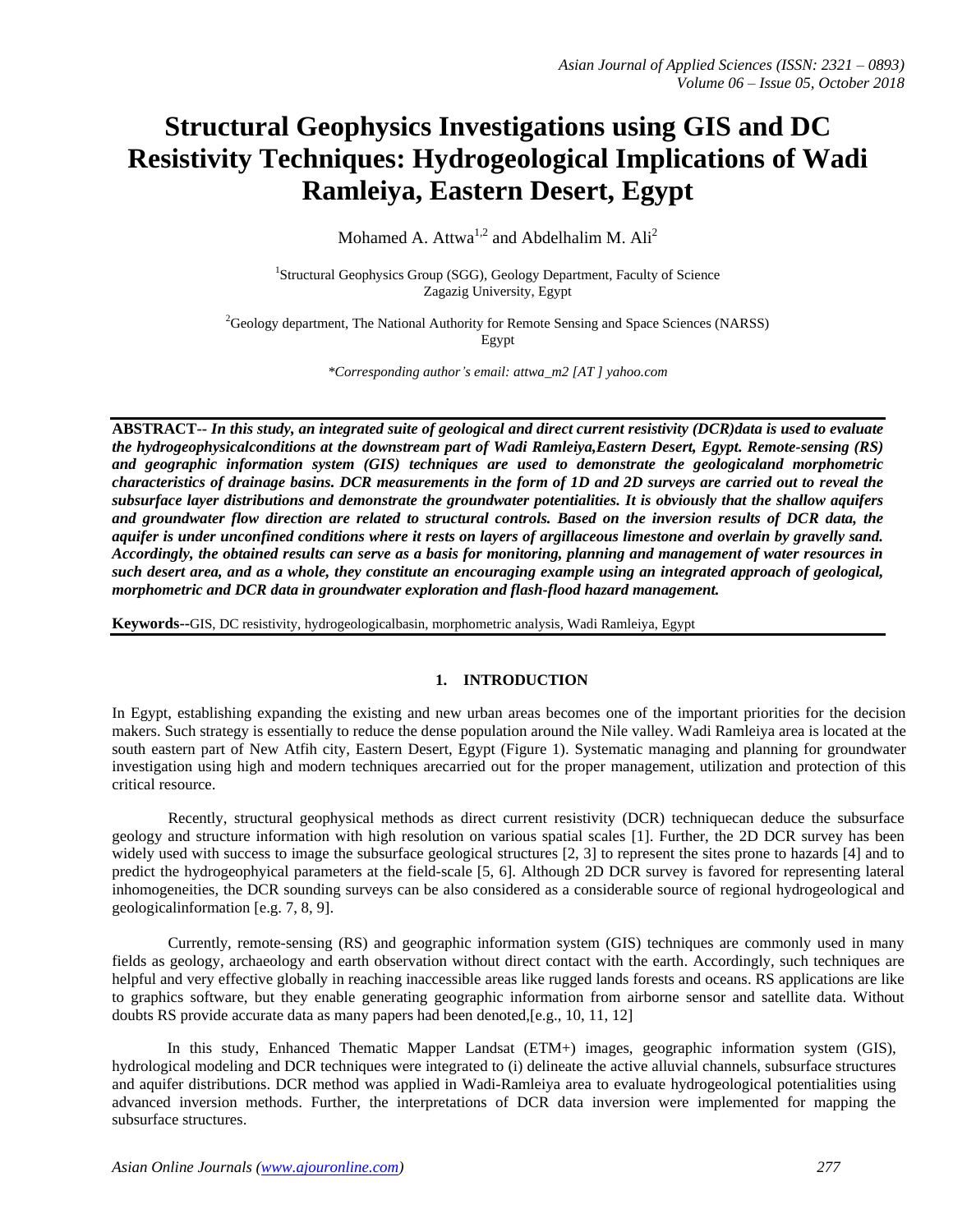

**Figure (1 ): Location map of Wadi-Ramleiya basin.**

# **2. STUDYAREAANDGEOLOGICAL SETTING**

Wadi Ramleiya is located in a wide extended desert area at about 6km east of the floodplain adjacent to the Nile River (Figure 1). The average of temperature goes up to 35°C in summer and comes down to 11°C in winter season. Wadi-Ramliya area is geographically located between latitudes 29° 4′ 30″, 29° 19′ 30″ N, and longitudes 31° 13′ 30″, 31° 37′ 30′′E (Figure1).The desert land is dominated with Eocene rocky plateau forming the entire heights in the area. Generally, the surface exposures in this area show gradual and gentle declination in profiles towards the west until merge into the Nile flood plain.

Wadi Ramleiya are stratigraphically classified into the following rock units(Figure2): (1) Wadi Rayan Formation, Middle Eocene in age, consisting of Nummulitic limestone, hales and sandy limestone in upper part; (2) Beni-Suef Formation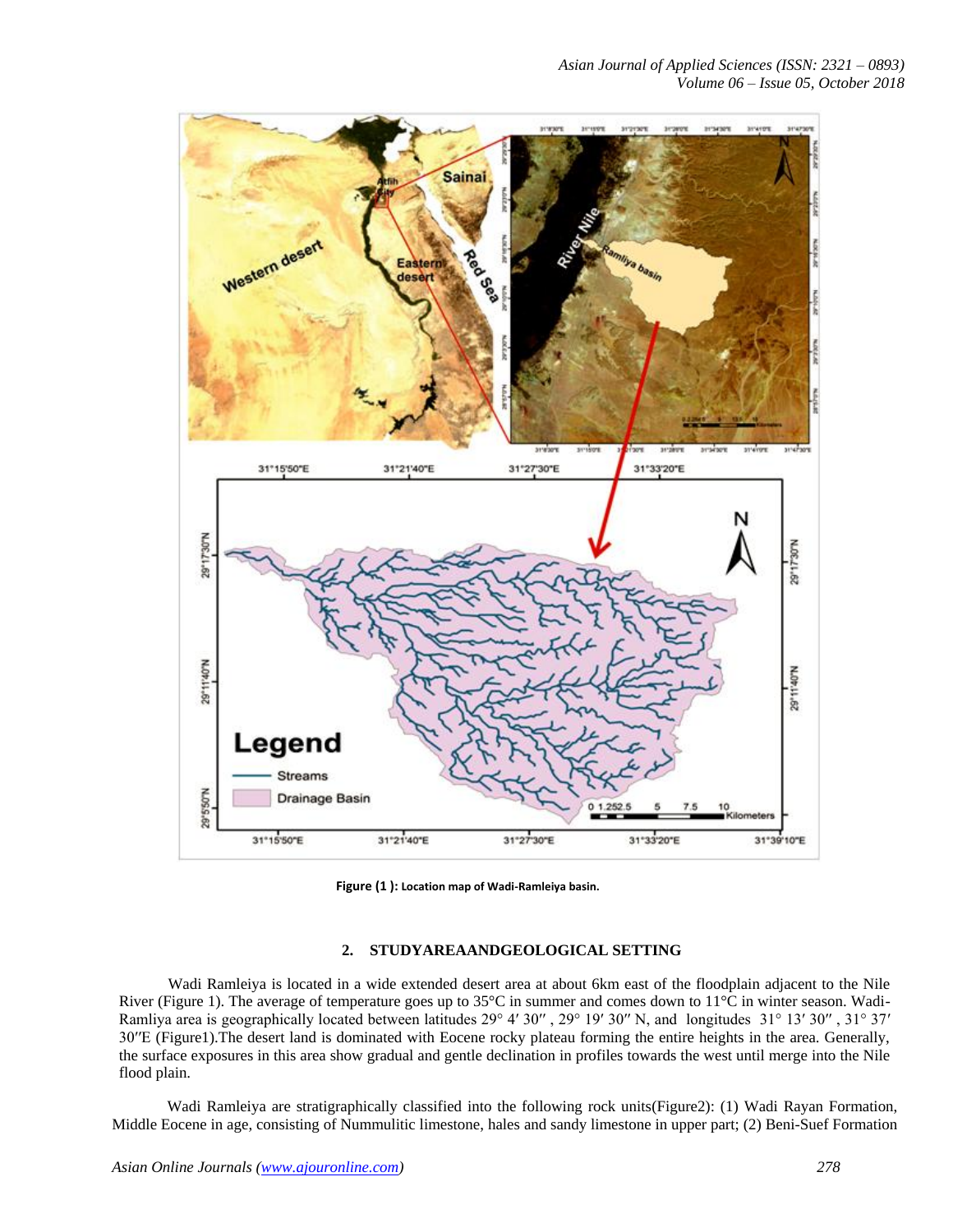of Middle Eocene age especially forming of shallow, soft marls and shale; limestone beds;(3) Observatory Formation (upper Middle Eocene in age), where the type area is Observatory Plateau, Helwan area consisting of bedded limestone, sometimes chalky; and (4) Qasr El Sagha Formation (Late Eocene in age) consisting of deltaic, intertidal, restricted lagonal and marine facies [13].



**Figure (2): Geological map of Wadi-Ramleiya basin (modified after,[14])**.

### **3. FIELD MEASURMENTS**

The electrical resistivity of a geological formation is a physical characteristic depending on the flow of electric current in the formation. Subsurface resistivity is related to several geological parameters and varies with these parameters such as texture of the rock, nature of mineralization and conductivity of electrolyte contained within the rock [15, 16].

In this study, the field surveys were achieved through gradual stages from December 2016 until August 2017. At initial DCR survey, nine DC soundings were executed (Figure3) using conventional Schlumberger array (Figure4) with 750 m maximum half electrode spacing (AB/2). Here, the DCR soundings were measured to acquire regional and deep geological information. In order to reduce the DCR ambiguity related to surface topography, the DCR soundings were measured as possible over a straight survey lines. Consequently, the DC sounding distributions were carried out based on the ground accessibility of the area, where many hills and queries are commonly found.

Figure (3) shows the distribution of resistivity soundings locations all over the area. Two sounding points were measured near to the available observation wells to conduct the resistivity spectrum and salinity prediction of the study area.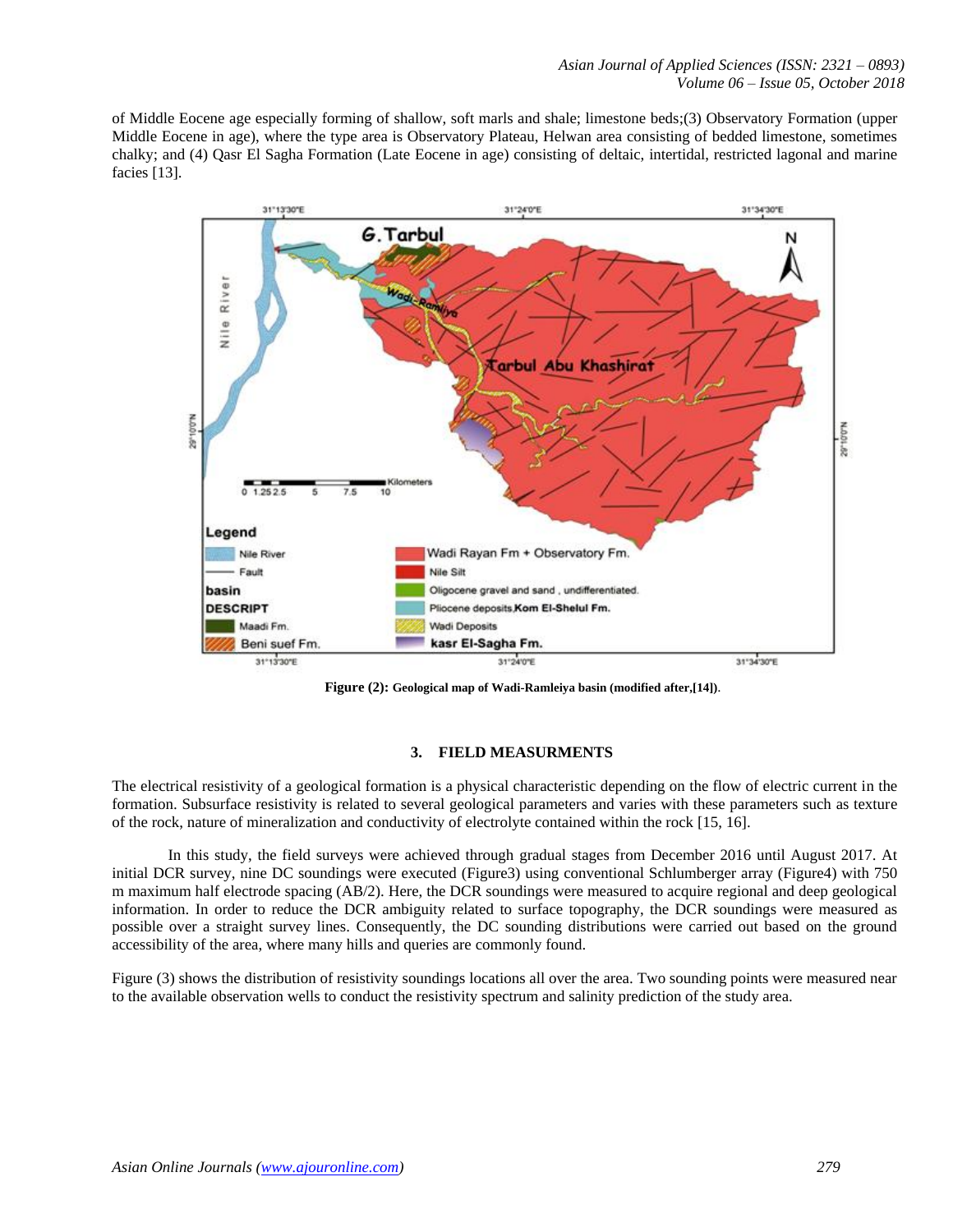

**Figure (3):** Location map of DCR measurements at downstream part of wadi Ramleiya, Egyptian Eastern Desert.



**Figure (4**): Principle of resistivity measurements with a four electrode configuration [17].

According to the field observations and 1D inversion results of DCR sounding points, the 2D DC resistivity surveys were conducted along one profile using Wenner beta electrode configuration (Figure5). The data acquisition began after positioning the electrodes with equal spacing along the 2D profile. Stability and precision of each measurement has been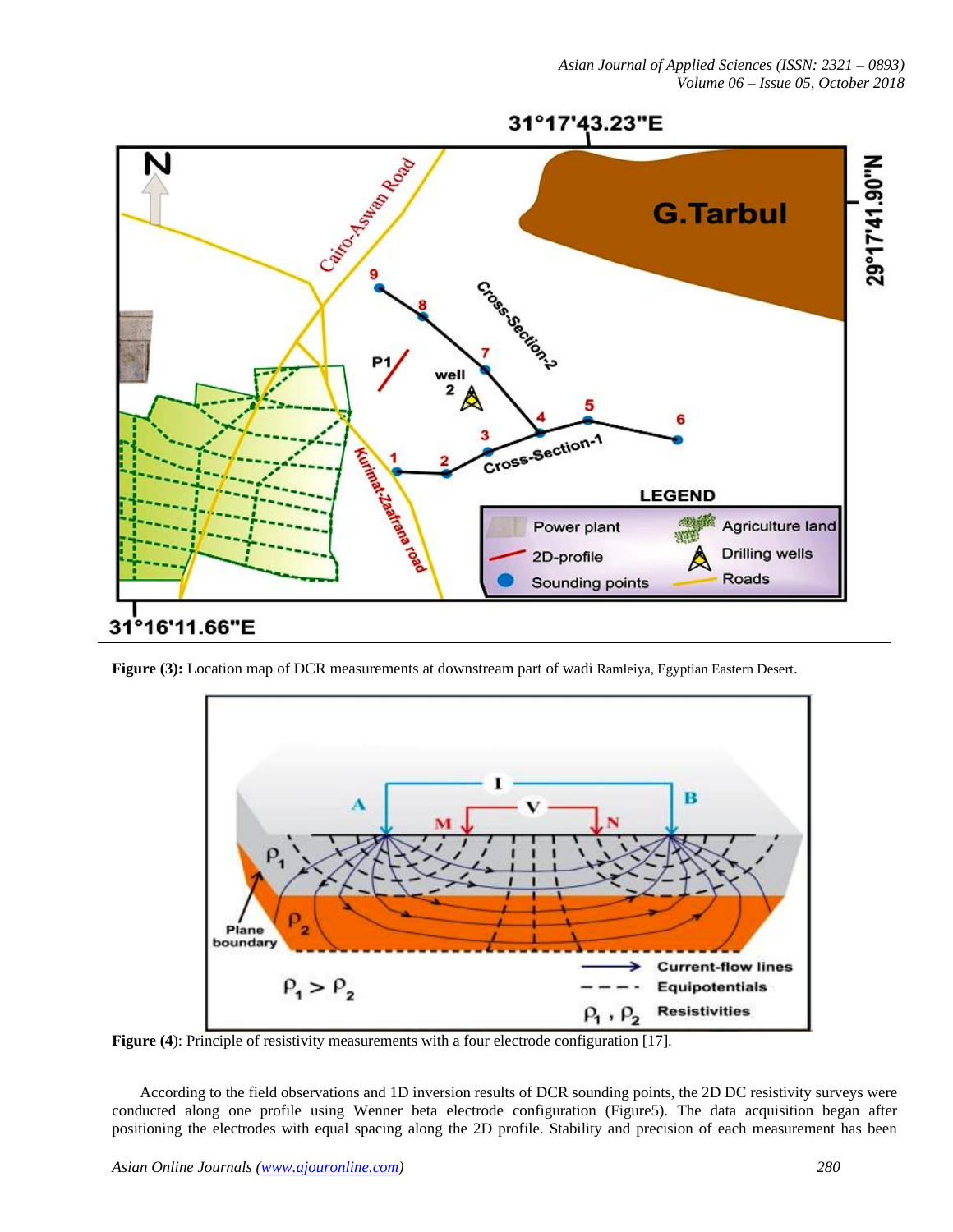*Asian Journal of Applied Sciences (ISSN: 2321 – 0893) Volume 06 – Issue 05, October 2018*

done by making repeated readings (10-times) for each data point over a measurement. The acquired data are then used as input for the forward or inverse computer modeling programs that generate the resistivity (or electrical conductivity) depth sections. The 2D profiles (P1) were acquired on the wadi downstream to record the lateral variation of subsurface structure depending on DCR sounding results, Figure7. The 2D P1 profile was extended perpendicular to downstream of Wadi. The length of the 2D profile was 232 m. The DCR profiling, 2D, was conducted using 30 electrodes with 8 m electrode spacing, *a*. This type of array is characterized by rapidly covering large areas with small spacing and good horizontal coverage [18]. As Wenner beta is a particular case of dipole-dipole (DD) array, the detection of horizontal heterogeneity within the near surface layers is expected. The total number of the measured point's 2D-ERTs was 126 for each profile. The maximum electrode spacing a, was 56 m, i.e., the maximum data level *n*, was 7.



**Figure (5):**Wenner beta electrode configurations. The letters (A and B) denote the current electrodes, the letters (M and N) denote the potential electrodes and (a) denote the spacing between the electrodes.

#### **4. DATAPROCESSINGANDINVERSION**

A first appraisal of a subsurface resistivity distribution can often be obtained by merely looking at the shapes of the field curves and the ranges of apparent resistivity values. DCR sounding data in the form of apparent resistivity and electrode spacing were interpreted qualitatively and quantitatively, in order to understand the relation between the apparent resistivity values and the parameters that define and reflect the subsurface geoelectrical layers and their extension. Consequently the prevailing hydrogeological conditions in the study areas were clarified.

In quantitative interpretation of DC sounding data (i.e., inversion process), the apparent resistivity values versus half electrode spacing (AB/2) are plotted to obtain the layer resistivities and thicknesses. The theoretical background is discussed in detail by [19]. Basically, the inversion process was carried out using IPI2WIN software [20] in which the measured sounding curve with calculated sounding curves were compared for given model layering. Purely automatic inversion programs without any assumptions of the layering exist as well as programs that require the handling of the interpreter. In the latter case, a starting model is defined incorporating known geological parameters (e.g., standard thicknesses of stratigraphical units, depth to the groundwater table), available borehole information and/or the results of other geophysical measurements. Regarding to the starting model, the computer conducts an iteration process by trying to adjust the theoretical model and its sounding curve to the measured curve. The inversion process is repeated until there is a good fit between the measured resistivity data and the synthetic sounding curve.

IPI2WIN software [20] is based on linear filtering as 1D forward modeling and Newton algorithm of the least number of layers to solve the inverse problem. The main advantage of this program is that the interpretation is presented along a profile where its points are treated as a unity representing the subsurface layers of the survey area as a whole. The inversion process will stop the iteration at the best fit between the starting model and the observed apparent resistivity. Some model parameters (depth of layers) were fixed during interpretation procedures according to the available geological data which were obtained from the surface exposures, drilled boreholes and geological investigations. Figure (6) shows that all the available layer thicknesses, which obtained from available wells are introduced as a ground truth.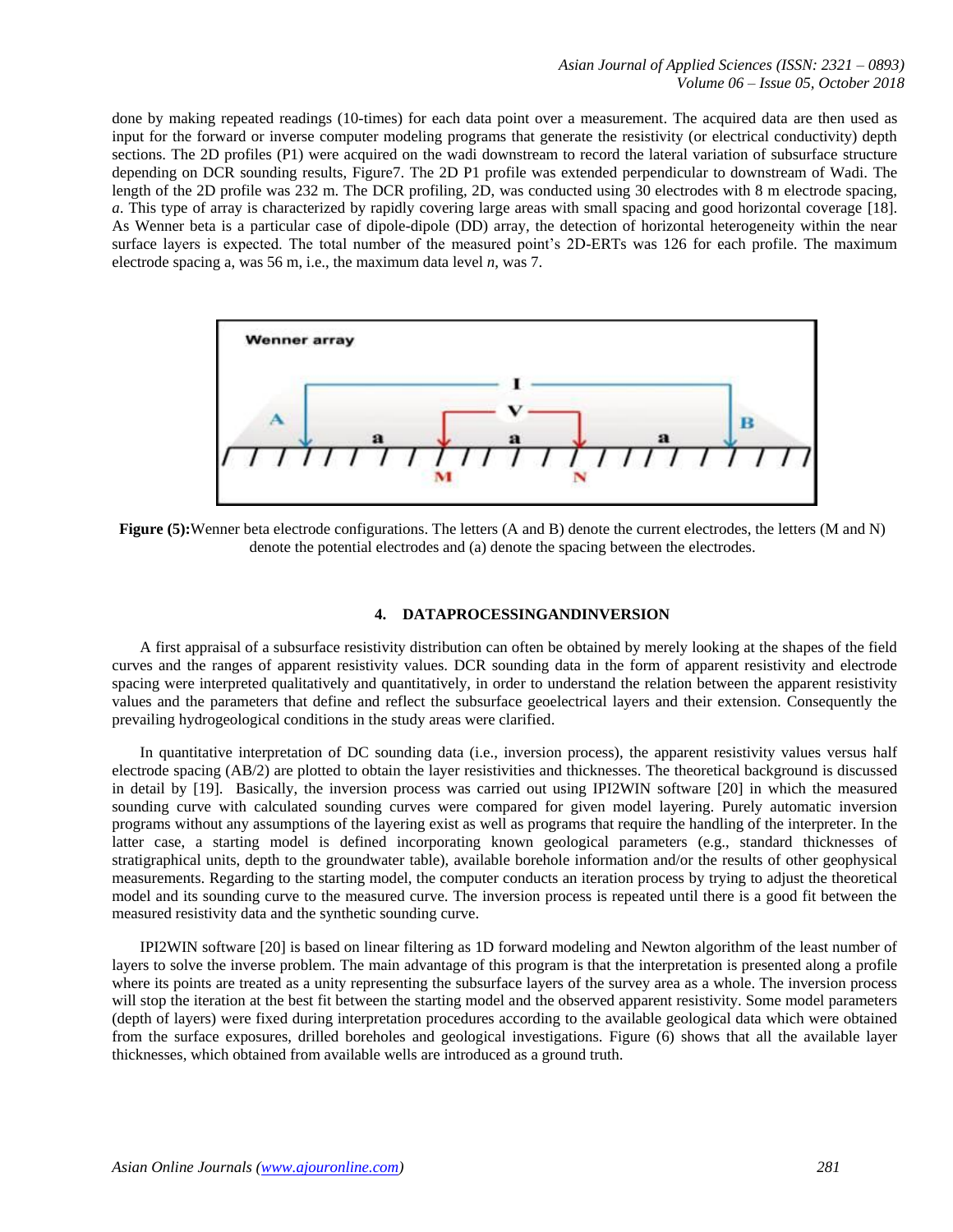

Figure (6): Calibration between the borehole information and interpretation results of sounding no.4 (for location, c.f. Figure3) using IPI2WIN program.

The 2D resistivity data were acquired and inverted to: (i) construct a 2D image of the obtained true subsurface resistivity distributions along the measured profiles, (ii) delineate the possible infiltration zones of groundwater from the rainfalls and flash floods and surface open drains and (iii) confirm the 1D inversion results. The DCR data of the 2D profile (p1) were processed and inverted using DC2DInvRes program [21] program is based on numerical modeling techniques using finitedifference (FD) method (Figure7).

In DC2DInvRes program the inversion process was carried out using high values for initial damping factor (about 0.3), in case of increased number of noisy data which reduced after each iteration. Instead of automatically decreasing the damping factor after each iteration, the "optimize damping factor" option allows the program to look for an optimum damping factor. Since the model resolution decreases with depth, the program increases the damping factor value by about 5% for each deeper layer.



**Figure(7):** Pseudosections of (a) the measured apparent resistivity, (b) calculated resistivity and (c) relative difference between measured and calculated apparent resistivity of Wenner beta profile (P1), white rectangles represents rejected bad points.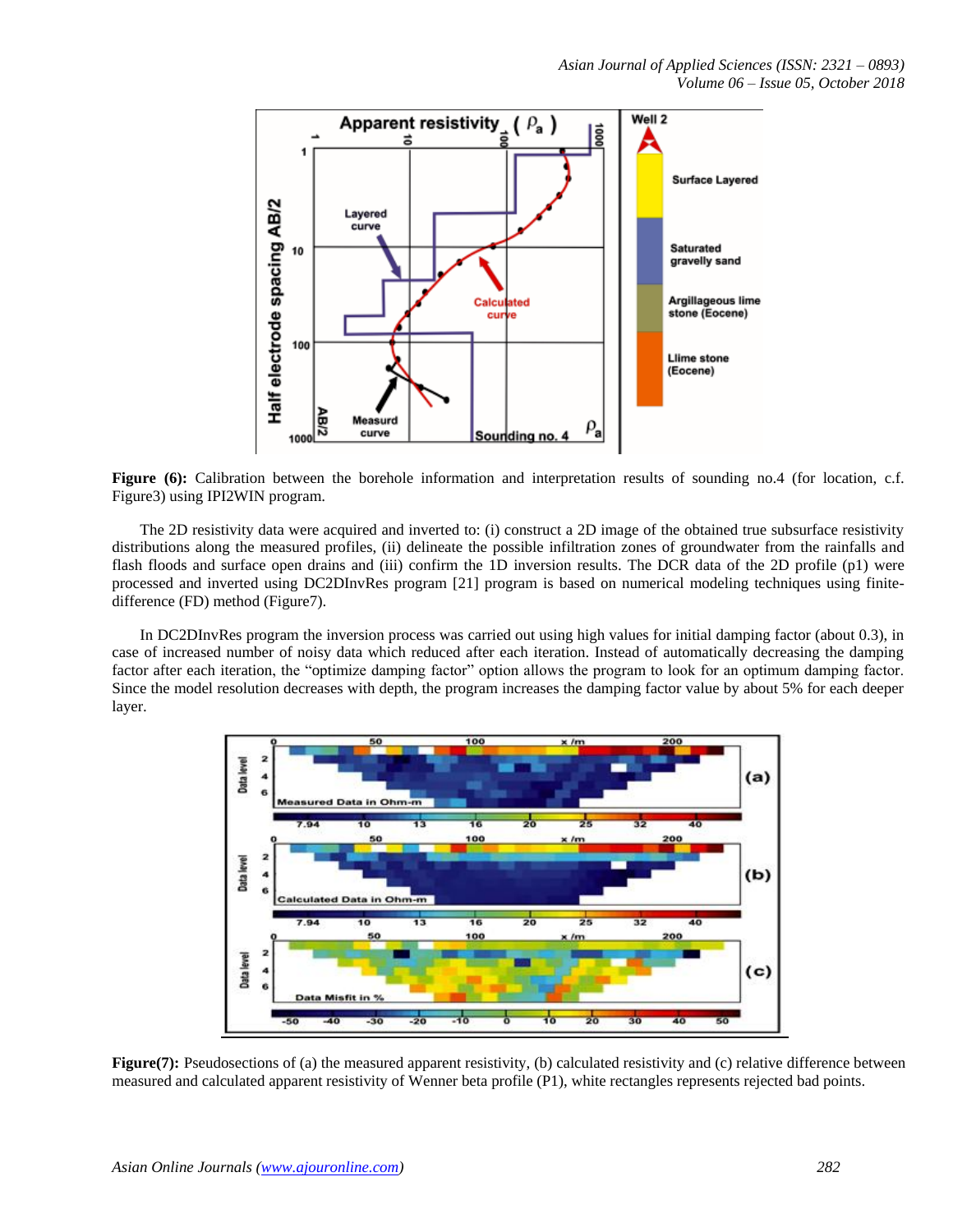## **5. RESULTS AND DISCUSSION**

Because the rock electrical resistivity values depend mainly on clay contents, lithology, water and salinity [22], the inversion results of DCR soundings were calibrated with available borehole, surface geological and hydrogeological data. For example, the interpretation of DCR soundings and their correlation with the borehole data are shown in Figure (6). Regarding to such correlation, Figure (8) shows a resistivity spectrum for the subsurface layer distributions in the study area.



**Figure** (8): A resistivity spectrum showing the true resistivities based on the calibration between the inversions results of DCR soundings and available borehole data.

Based on aforementioned calibration and established resistivity spectrum, the investigated area can be divided into four geoelectrical layers. The following is brief description of the obtained calibration:

1- The first geoelectrical layer has specific resistivity values ranging from 50 to 1000 ohm-m which is attributed to the near surface layer consisting of Quaternary deposits (dry gravel, pepply sand with rock fragments).

2- The second geoelectrical layer resistivities range from 15 to 50 ohm-m. This layer is related to Pleistocene aquifer (i.e., saturated gravelly sand). The variation in resistivity values can be attributed to the degree of saturation and clay content.

3- The third geoelectrical layer has low to medium resistivity values (4 to 15 ohm-m). It is recognized as argillaceous limestone of Eocene age.

4- The fourth geoelectrical layer has resistivity values more than 40 ohm-m which corresponds to limestone with shale intercalations (Eocene).

The interpretation of DCR soundings has been inspected to recognize the number of geoelectrical layers and their depth, thickness and resistivities. This can assist to obtain the vertical and lateral variations of the main geological units. Along the wadi course (main channel), two geoelectrical cross-sections were constructed, Figure (9). The cross-sections are named (a) and (b), which are useful in defining the subsurface layer distributions. Such sections run from the northwestern to the southeastern parts (NW-SE).Figure (9) represents the constructed stitched resistivity sections along the wadi course. The inversion results of DCR soundings were interpreted to illustrate the lateral and vertical variations of electrical properties, as well as to show the hydrogeological and geological conditions in comparison with available geological and borehole data.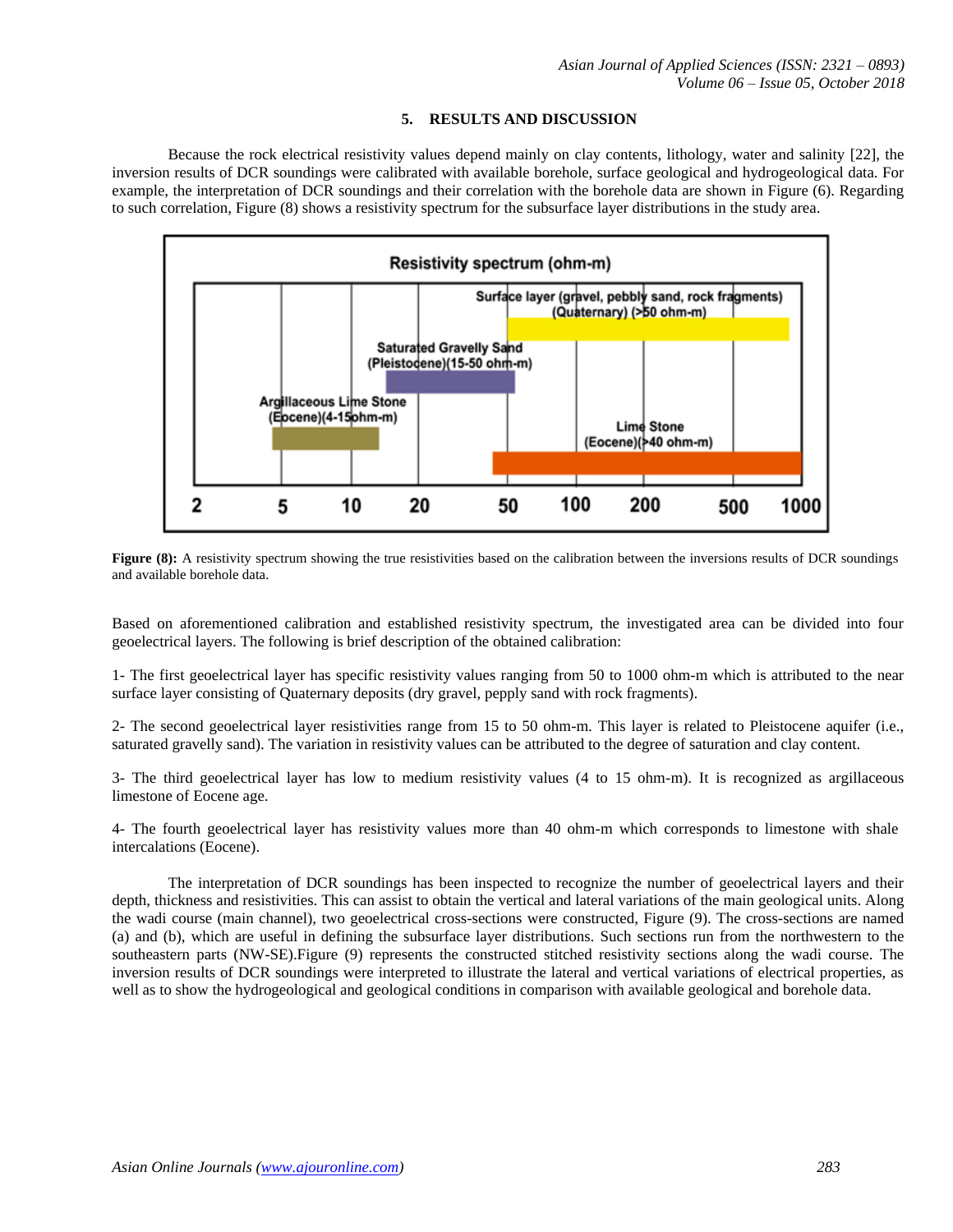

**Figure (9) (a and b)** Stitched resistivity sections a cross the main channel of wadi Ramleiya (For location, c.f.Figure3).

The cross-resistivity section "a"(Figure9) includes6 DCR soundings (i.e. no. 1-6, for location, c.f., Figure 6). This section is  $\sim$  2km long. The first geoelectrical layer (yellow color) corresponding to surface cover is represented by high to medium resistivity values (50-100ohm-m) with average thickness of 20m. In general, the wide range of resistivity values indicate the near surface heterogeneities along the main wadi channel, which can be attributed to gravel, pebbly sand and rock fragments. The second geoelectrical layer is represented by low resistivity values (< 10 ohm-m) corresponding to argillaceous limestone (light brown). It can be observed that the depth of second geoelectrical layer ranges from 40m (sounding No.2) to 25m (sounding No.1). It can be observed that the second geoelectrical layer overlies a high resistivity layer (> 50 m) corresponding to Eocene limestone with shale intercalations (brown color).

The cross-section a shows a shallow medium resistivity layer (16-28 ohm-m) at soundings No. 4 and 6. Regarding to geological and hydrogeological data, such layer can be corresponding to saturated gravelly sand (blue color). It can be also observed that the depth of such aquifer becomes shallower towards southeastern part (i.e. towards the downstream portions) than northwestern part (i.e. towards high plateau). Further, the thickness of the shallow aquifer ranges from 22 (sounding No.4) to 15m (sounding No, 6).

Regarding to field observations and structural geological map [14], the geoelectrical layer displacement along the constructed geoelectrical cross-section can be attributed to a fault existence. Because the actual fault locations/dips are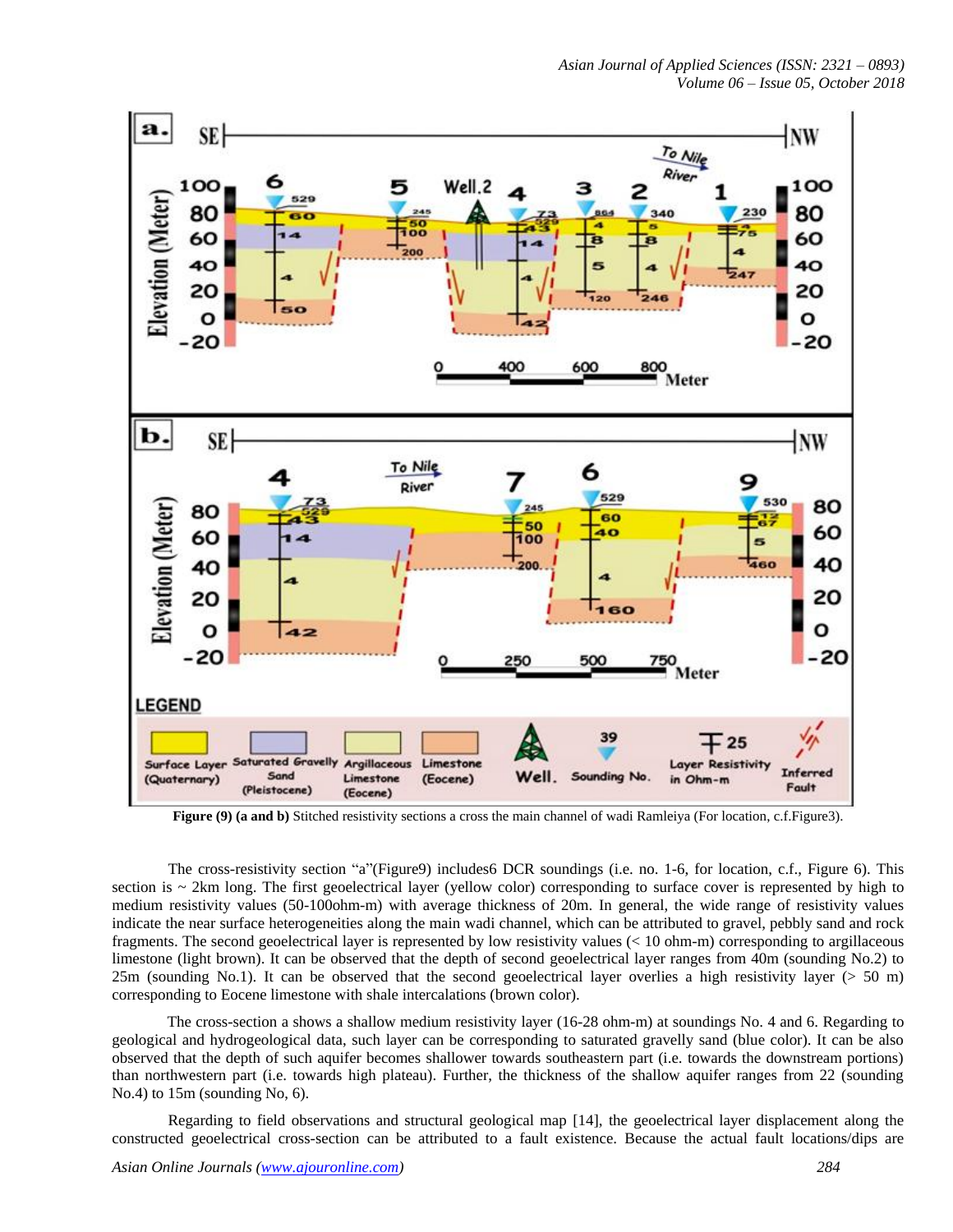unknown, the inferred faults were plotted in the form of dashed lines. It can be noticed that the aquifer existence is controlled by such faults, where the uplift of Eocene rocks at soundings No. 3 and 5 forming a grabben-like structure at the central part of geoelectrical cross-section (a). Accordingly, considerable thicknesses of Pleistocene gravelly sand were deposited forming a shallow aquifer at the central part of the wadi course.

The geoelectrical cross-section "b" (Figure9) passes through four sounding points (no. 4 and 7-9, for location, c.f., Figure3). Structurally, this wadi portion is characterized by complex structures in the form of faults. Similar to the geoelectrical cross-section "a", the cross-section "b" ( $\sim$  2 km long) represents three main geoelectrical layers (i.e. surface layer, argillaceous limestone and limestone with shale intercalations). The abovementioned shallow medium resistivity layer corresponding to Pliocene-Pleistocene aquifer can be observed at soundings No. 4 and 6 with 15 m average thickness and depth. In general, the abrupt change in the thickness and values of resistivity of geoelectrical layers can be explained by expected faults between them. Obviously, the complex inferred faults in the wadi prevent the water migration from saturated zone.

The constructed fence diagram (Figure10) shows that towards the northeastern parts of the area (i.e., G. Tarbul) the high resistivity layer corresponding to Eocene limestone rocks (orange color) are dominant. On the other hand, the low to medium resistivity layers are dominate at the western and southwestern parts corresponding to Eocene argillaceous limestone (pink color) and Pliocene-Pleistocene (light green to blue colors) deposits, respectively.



Figure (10): 3D fence diagram showing the inversion results of DCR soundings measured around downstream portion of wadi Ramleiya, for location, c.f., Figure3).

Although the DCR soundings give helpful information about the subsurface geological conditions, the results can only applied to the close vicinity of sounding points.The 2D resistivity profiling was applied to construct a 2D image confirming the presence of electrical features seen in 1D cross-sections, a and b(Figure 9). Figure (3) shows the 2D DCR profile (P1) location. It can be observed that the 2D profile was measured on the wadi downstream to record the lateral variation of subsurface structure regarding to the DCR sounding results.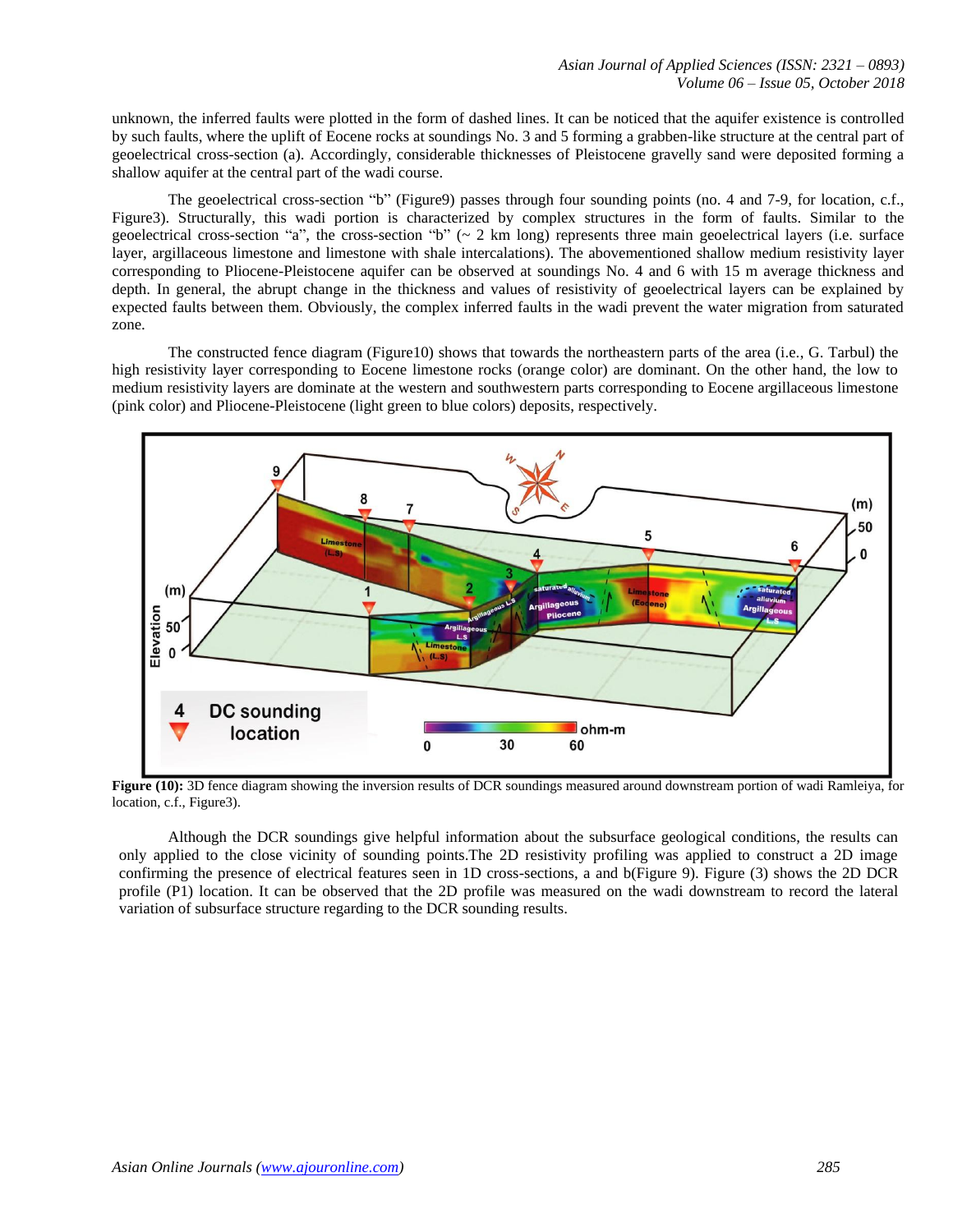

**Figure** (11): 2D profiles modeling (P1) measured at downstream portion of wadiRamleiya, for location c.f., Figure3).

For 2D DCR model, the maximum depth was chosen based on the sensitivity analysis and the median depth of investigation [23] of Wenner beta array. The 2D profile (P1) provides additional information on shallow subsurface structures (Figure 11). The inverted 2D model of P1 profile shows two main geoelectrical layers. The first geoelectrical layer represents a lateral change of resistivity values, which corresponds to Pleistocene gravelly sand along the wadi. The first geoelectrical layer thickness is  $\sim 8$  m. This layer rests on a medium resistivity layer of 50-100ohm-m corresponding to argillaceous limestone/marl layer. It can be also observed that there are lateral discontinuities along the 2D inverted model with lateral displacement. Considering the geological and structural mapping of the area, two normal faults were projected on the 2D inverted model. Notably, the wadi downstream is located between such normal faults. Accordingly, the wadi is bounded on the both sides by medium resistivity layer corresponding to impermeable argillaceous limestone/marl layer. It can be noticed that the geoelectrical layer boundaries (Figure11), especially for conductivity layer (i.e. <20 ohm-m), are distorted and layer thicknesses cannot be resolved using derivative based inversion method (DBI). These limitations were discussed in detail by [18, 24, 25]. To enhance such observed limitations in 2D-ERT using DBI method, the 2D profiles were calibrated with available boreholes and local geology of the study area.

#### **6. CONCLUSIONS**

A combination of geomorphological, geological and geophysical techniques has been applied to characterize the regional hydrogeological and structure settings at the downstream part of wadi Ramleiya, Eastern Desert, Egypt. This study provides the basis for preliminary hydrogeological assessment of wadi system. The paper indicates that the aquifers existence in the wadi is controlled by subsurface structures, i.e. faults. Geomorphological and structural evidences provide an understanding of regional geological and htydrogeological settings of the area. Then, subsurface geological and hydrogeological information is acquired by DC resistivity inversion results. The combined approach, where DC resistivity results are calibrated with borehole, geological mapping and geomorphological data, proved crucial in hydrogeophysical assessment in wadi system. The present integrative approach described through this case study will be of interest to flash hazard management in wadi system in similar geological settings.

# **7. REFERENCES**

[1] Attwa, M. and Henaish, A., 2018[.Regional structural mapping using a combined geological and geophysical approach–A](javascript:void(0))  [preliminary study at Cairo-Suez district, Egypt.](javascript:void(0)) African Earth Sciences, 144, 104-121.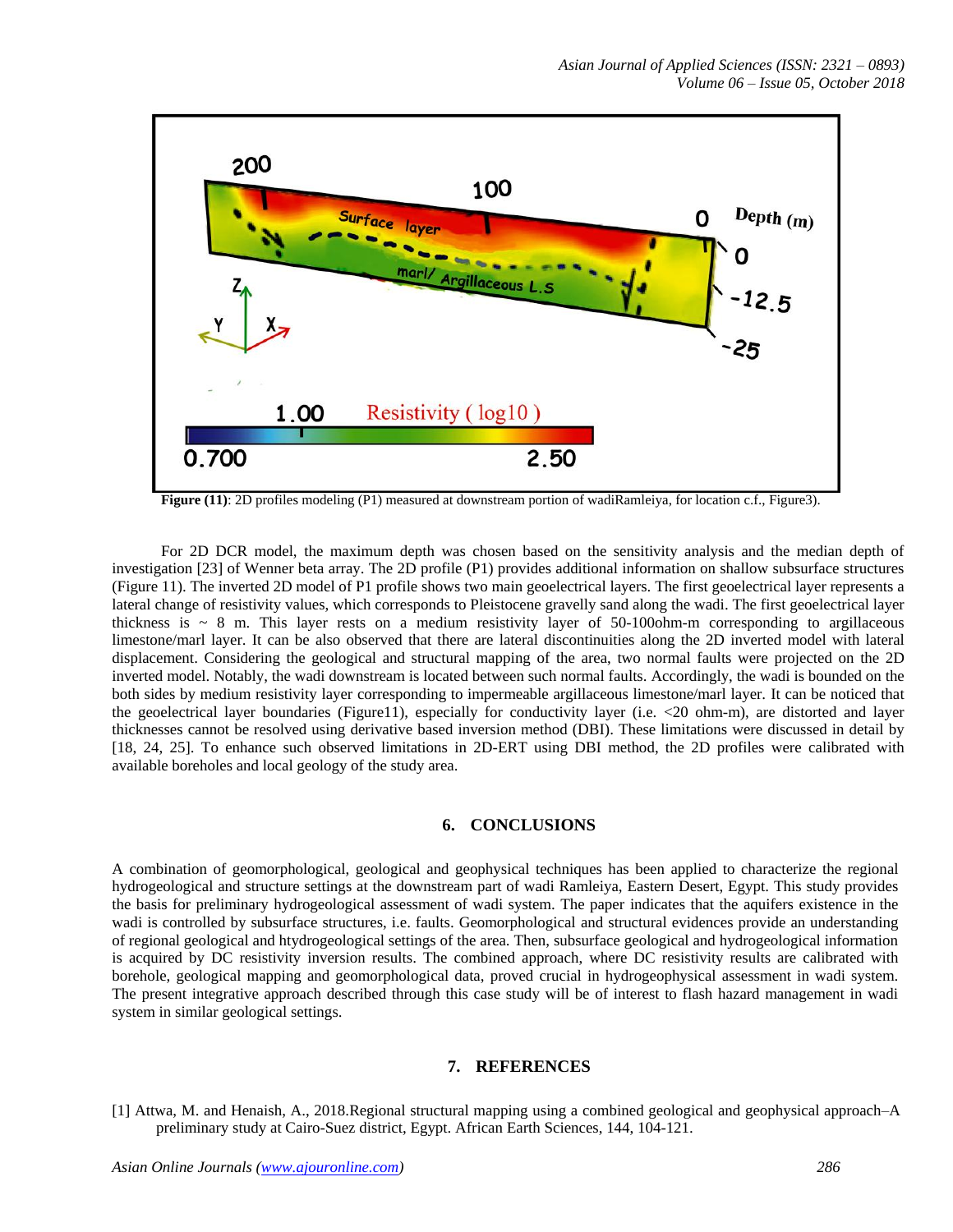- [2]Goebela, M., [Pidlisecky,](https://www.sciencedirect.com/science/article/pii/S0022169417301154#!) A. and [Knight,](https://www.sciencedirect.com/science/article/pii/S0022169417301154#!) R., 2017. Resistivity imaging reveals complex pattern of saltwater intrusion along Monterey coast. [Journal of Hydrology,](https://www.sciencedirect.com/science/journal/00221694) 551, 746-755.
- [3] Lysdahl A K, Bazin S, Christensen C, Ahrens S, Günther T. andPfaffhuber A.A. 2017. Comparison between 2D and 3D ERT inversion for engineering site investigations-a case study from Oslo Harbour. Near Surface Geophysics, 15, 201- 209.
- [4]Maurya, P.[K., Rønde, V.](http://orbit.dtu.dk/en/persons/vinni-kampman-roende(f97b225b-1e19-49a5-b044-8032225c2695).html), Fiandaca, G[., Balbarini, N.,](http://orbit.dtu.dk/en/persons/nicola-balbarini(6ac923bf-ab39-4076-b2c6-cd195374cc8d).html) Auken, E[., Bjerg, P.L.](http://orbit.dtu.dk/en/persons/poul-loegstrup-bjerg(c06e1108-55d2-4602-bac0-d7c020b40374).html) and Christiansen, A.V., 2017[.Detailed landfill](http://orbit.dtu.dk/en/publications/detailed-landfill-leachate-plume-mapping-using-2d-and-3d-electrical-resistivity-tomography--with-correlation-to-ionic-strength-measured-in-screens(6ee86414-bade-4b99-a682-9bef7259b71b).html)  [leachate plume mapping using 2D and 3D Electrical Resistivity Tomography -](http://orbit.dtu.dk/en/publications/detailed-landfill-leachate-plume-mapping-using-2d-and-3d-electrical-resistivity-tomography--with-correlation-to-ionic-strength-measured-in-screens(6ee86414-bade-4b99-a682-9bef7259b71b).html) with correlation to ionic strength [measured in screens.](http://orbit.dtu.dk/en/publications/detailed-landfill-leachate-plume-mapping-using-2d-and-3d-electrical-resistivity-tomography--with-correlation-to-ionic-strength-measured-in-screens(6ee86414-bade-4b99-a682-9bef7259b71b).html) [Journal of Applied Geophysics,](http://orbit.dtu.dk/en/journals/journal-of-applied-geophysics(1348f0db-aa76-40ff-9489-adabbd067698).html) 138, 1-8.
- [5] Attwa, M. and Günther, T., 2013. Spectral induced polarization measurements for predicting the hydraulic conductivity in sandy aquifers Hydrol. Earth Syst. Sci. 17: 4079-4094.
- [6] Attwa M, Gemail K S, Eleraki M (2016) Use of salinity and resistivity measurements to study the coastal aquifer salinization in a semi-arid region: a case study in northeast Nile Delta, Egypt. Environmental Earth Sciences, 75: 784. <https://doi.org/10.1007/s12665-016-5585-6>
- [7]Attwa, M. , Günther, T., Grinat, T. and Binot, F., 2009. Transmissivity estimation from sounding data of holocene tidal deposits in the North Eastern Part of Cuxhaven, Germany. Extended abstract: Near Surface 2009 - 15<sup>th</sup> European Meeting of Environmental and Engineering Geophysics, Dublin, Ireland, ID 6710.
- [8]Attwa, M. and Günther, T. (2012) Application of spectral induced polarization (SIP) imaging for characterizing the nearsurface geology: an environmental case study at Schillerslage, Germany, Australian Journal of Applied Sciences, 6, 693– 701, 2012.
- [9] Gemail, K.S., Attwa, M., Eleraki, M. and Zamzam, S., 2017. Imaging of wastewater percolation in heterogeneous soil using electrical resistivity tomography (ERT): a case study at east of Tenth of Ramadan City, Egypt.Environmental earth Sciences, 76, 666, [https://doi.org/10.1007/s12665-017-7013-y.](https://doi.org/10.1007/s12665-017-7013-y)
- [10]Khakhar, M., Ruparelia, J.P. and Vyas, A., 2017.Assessing groundwater vulnerability using GIS-based DRASTIC model for Ahmedabad district, India. Environmental earth Sciences, 76: 440. https://doi.org/10.1007/s12665-017-6761-z.
- [11]Khan, S. and Javed, K., 2017.Geomorphometric Characteristics and Associated Land Use/Land Cover in Sajnam Basin: A Remote Sensing and GIS Based Approach. Journal of Remote Sensing and GIS, 8(3), 22-32.
- [12] Radwan, F., Alazba, A. and Mossad, A., 2017. Watershed morphometric analysis of WadiBaish Dam catchment area using integrated GIS-based approach. Arab J Geosci., 10: 256. [https://doi.org/10.1007/s12517-017-3046-5.](https://doi.org/10.1007/s12517-017-3046-5)
- [13] Said, R., 1962. The geology of Egypt. Elsevier, Amesterdam and NewYork.
- [14] Conco, C., 1987.Geological map of Egypt, scale 1: 500,000. Geological Survey and Egyptian General Petroleum Corporation, Cairo.
- [15] Parkhomenko, E.I., 1967. Chapter 111, Electrical Resistivity of Rocks, Electrical Properties of Rocks, Translated from Russian and Edited by GV Keller.
- [16] Attwa, M., Akça, I., Basokur, A., Günther, T., 2014a.Structure-based geoelectrical models derived from genetic algorithms: A case study for hydrogeological investigations along Elbe River coastal area, Germany. Journal of Applied Geophysics, 103, 57-70.
- [17] Attwa, M. and Ali, H., 2018. Resistivity Characterization of Aquifer in Coastal Semiarid Areas: An Approach for Hydrogeological Evaluation. In: The Handbook of Environmental Chemistry. Springer, Berlin, Heidelberg, doi: [https://doi.org/10.1007/698\\_2017\\_210.](https://doi.org/10.1007/698_2017_210)
- [18] Attwa, M., Basokur, A.T. and Akca, I., 2014b. Hydraulic conductivity estimation using direct current (DC) sounding data: A case study in East Nile Delta, Egypt. Hydrogeology Journal, 22, 163–1178.
- [19] Mundry, E. and Dennert, U., 1980.Das Umkehrproblem in der geophysik.GeologischesJahrbuch, Reihe (19), 19-39.
- [20] Bobachov, C., 2002. IPI2Win: windows software for an automatic interpretation of resistivity sounding data. Ph.D. thesis, Moscow state University.
- [21] Günther, T., 2004.Inversion methods and resolution analysis for the 2D/3D reconstruction of resistivity structures from DC measurements.Ph.D.thesis, Technische Univ., Freiberg, Germany.
- [22] Choudhury, K., Saha, D.K. and Chakraborty, P., 2001.Geophysical study for saline water intrusion in a coastal alluvial terrain. Journal of Applied Geophysics, 46, 189-200.